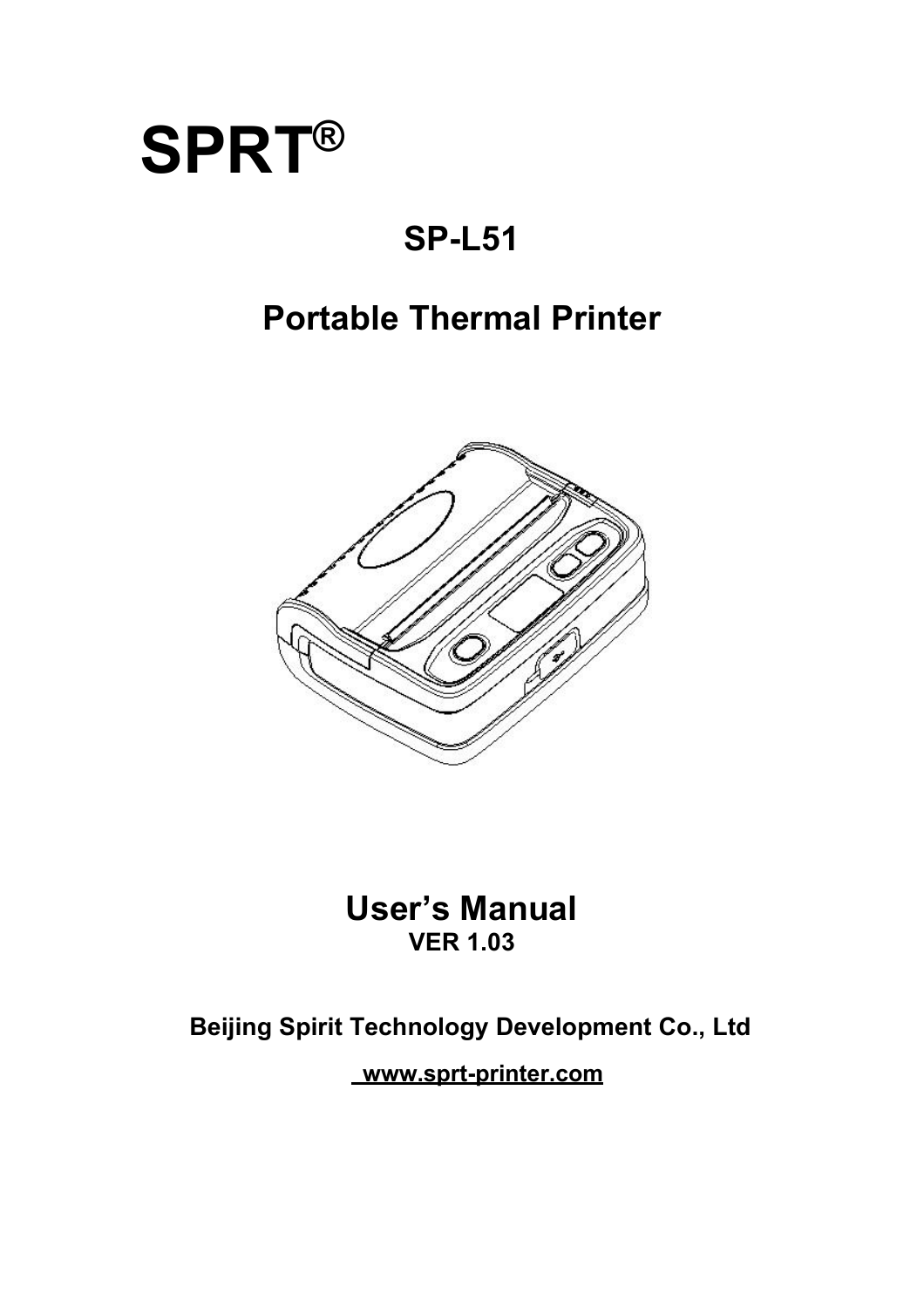# **CONTENTS**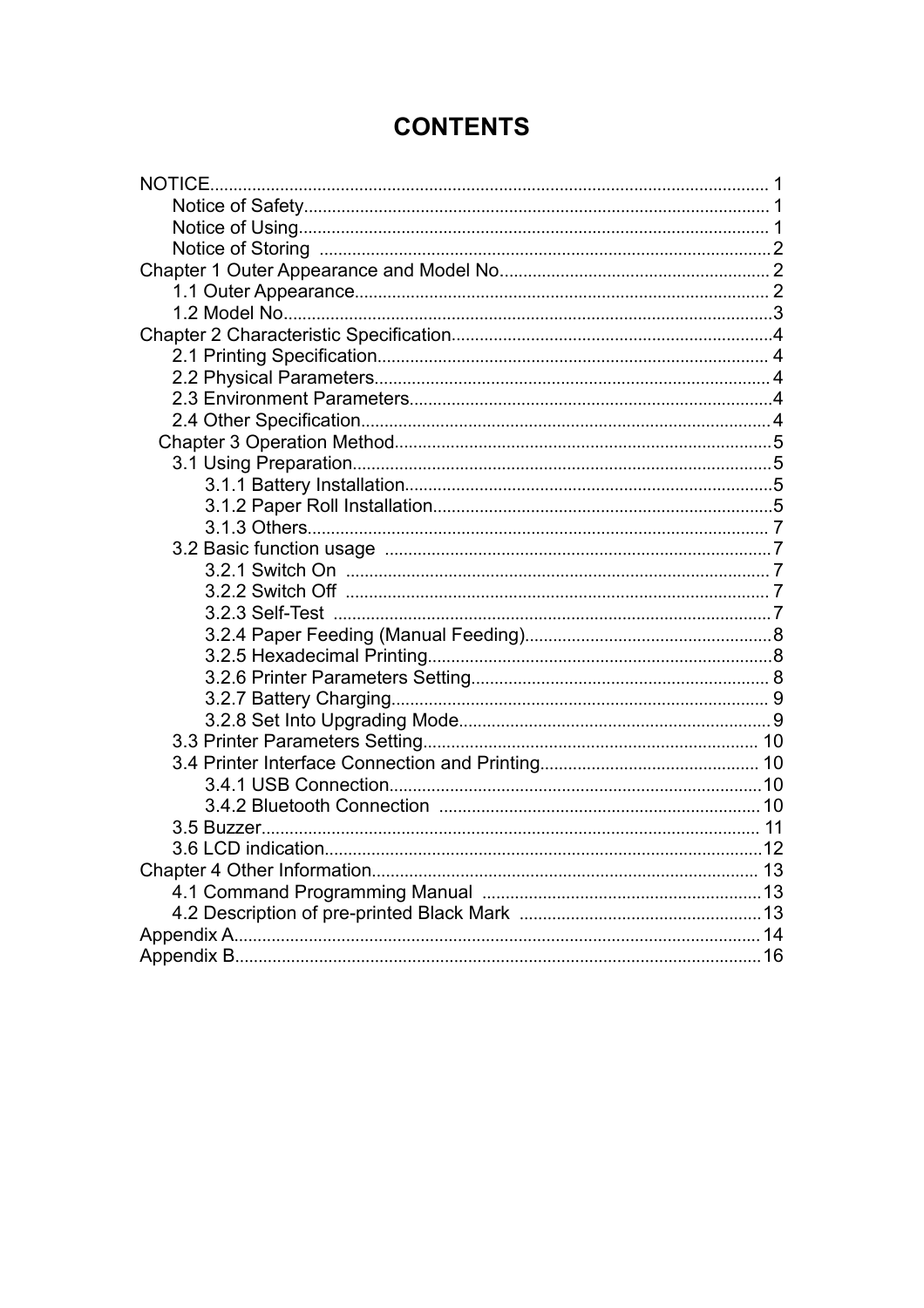### <span id="page-2-0"></span>**NOTICE**

Please read this manual carefully before using the printer!

#### <span id="page-2-1"></span>**Notice of Safety**

Be sure to use the specified battery and power supply provided by our company. Otherwise it may cause fire, explosion or damage printer, meanwhile, the battery also may be damaged.

Don't put battery into the fire, don't disassemble or heat the battery, don't be short circuit, it may cause fire, explosion or damage printer; meanwhile, the battery also may be damaged.

If the printer would not be used for a long time, be sure to take off the battery, otherwise the battery may leak liquid which is corrosive liquid.

If improper operation causes battery leak liquid, and it paste in the skin or clothes, please rinse it by clean water, if paste in the eyes, please rinse them thoroughly by clean water and see a doctor.

Please do not open the paper case cover when it is printing or just when printing is finished, do not touch the printer head with hand or body, overheat may cause scald.

#### <span id="page-2-2"></span>**Notice of Using**

Pls do not print the receipt with over 1m length. Otherwise, it may cause the damage of printing mechanism.

Water or other liquid should not be spilled into the printer, also the printer should not be appeared in the rain, or else may cause printer damage.

Please do not open the paper case cover when it is printing, otherwise the printer may work improperly.

If printer is using USB connection to work, should not unplug the USB cable, or else some printing data may be lost. When printer is using USB connection to work, the distance of communication should be within 10 meters, otherwise the printer doesn't print or prints rubbish codes.

Too high (45℃) or too low (5℃) environment temperature and too high (85%) or too low (20%) environment humidity both effect the printing quality.

The printer paper roll with poor quality or stored for too long time also may reduce the printing quality even damage the printer.

Under the black mark detecting mode, the printer requires that the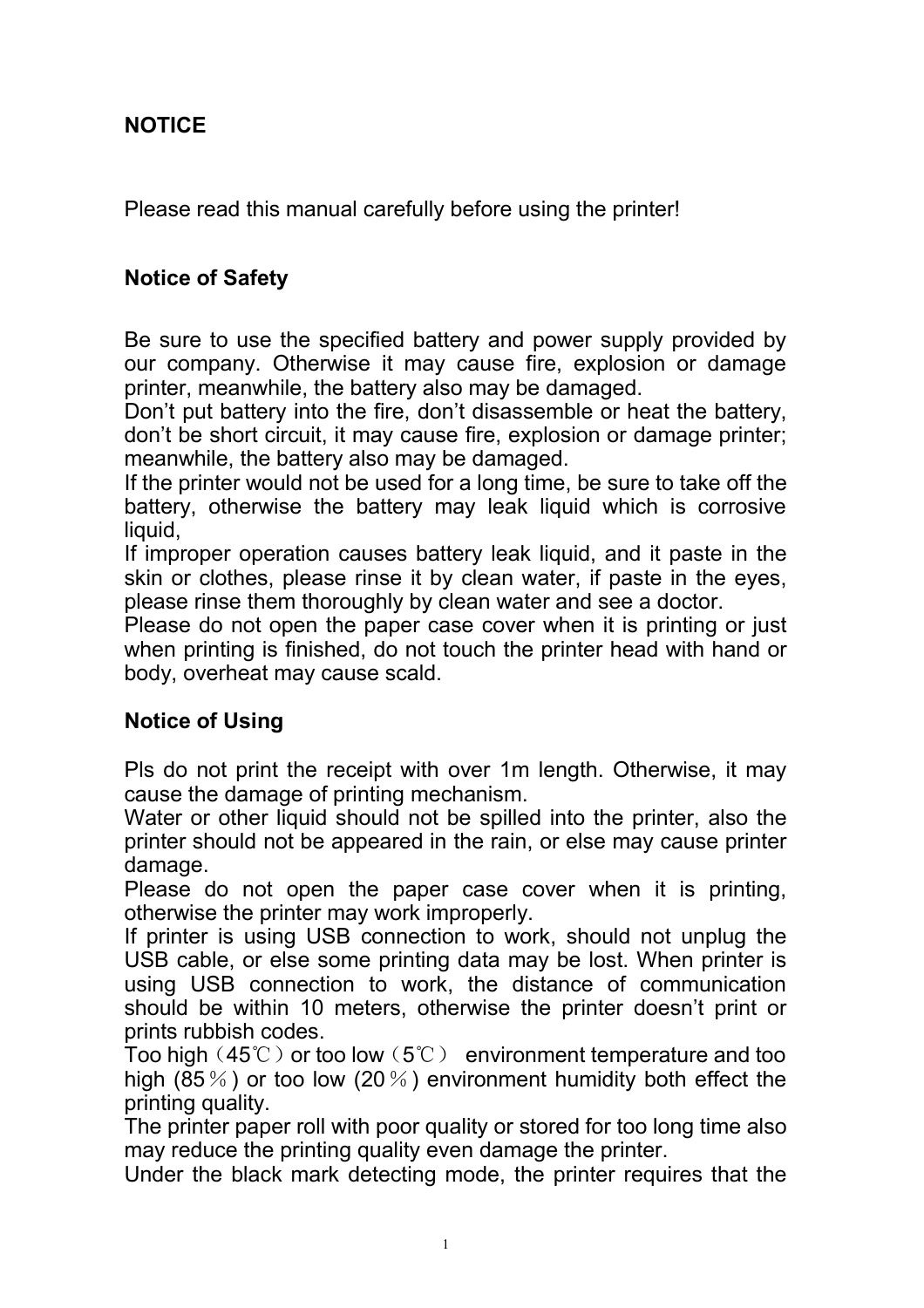pre-printed black mark is accordant with the printing rule of black mark (please refer to details in Chapter 4.2), otherwise the black mark can not be detected correctly.

Be sure to use up the power of the battery before charge up it, as it can ensure the using life of the battery.

#### <span id="page-3-0"></span>**Notice of Storing**

The printer should be placed in such an environment that the temperature is between-20℃ and 60℃, and the relative humidity is between 10% and 90%.

If the printer will be stored for a long time, please be sure to take out the battery, otherwise may damage the battery and printer.

#### **Declaration**

**It is A class product, which may cause radio interference in the living environment. In this situation, users need to take feasible and effective measures.**

# <span id="page-3-1"></span>**Chapter 1 Outer Appearance and Model No.**

#### <span id="page-3-2"></span>**1.1 Outer Appearance**



| <b>Cover Upper</b>  |
|---------------------|
| <b>Power Switch</b> |
| <b>Rubber Plug</b>  |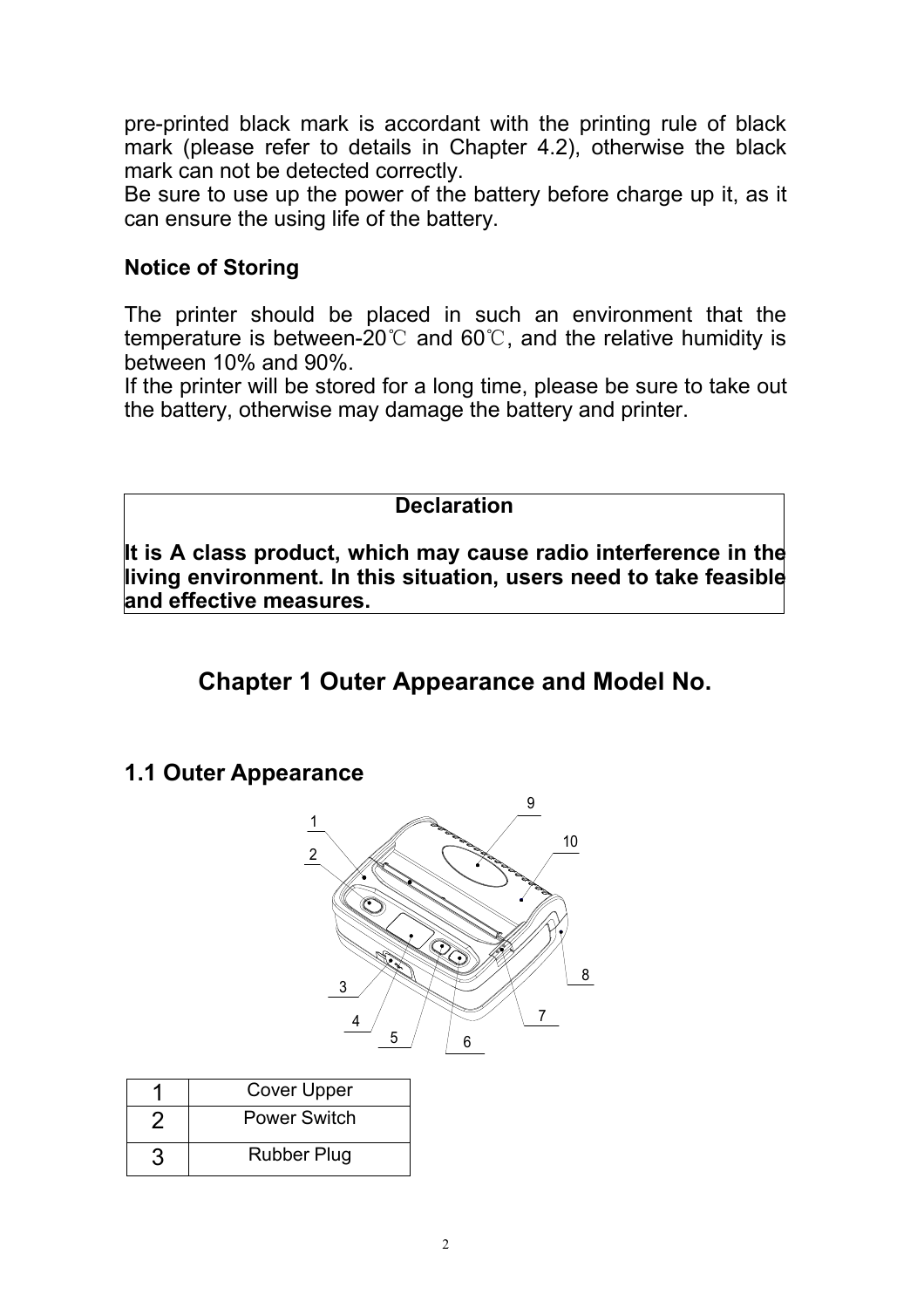|    | LCD                      |  |
|----|--------------------------|--|
| 5  | <b>Feed Button</b>       |  |
| 6  | Set Key                  |  |
| 7  | <b>Cover Open Button</b> |  |
| 8  | <b>Lower Case</b>        |  |
| 9  | Transparency window      |  |
| 10 | Paper Case Cover         |  |

#### <span id="page-4-0"></span>**1.2 Model No.**

SP-L51BTDM/SP-L51BTMM Support USB and Bluetooth Interface as default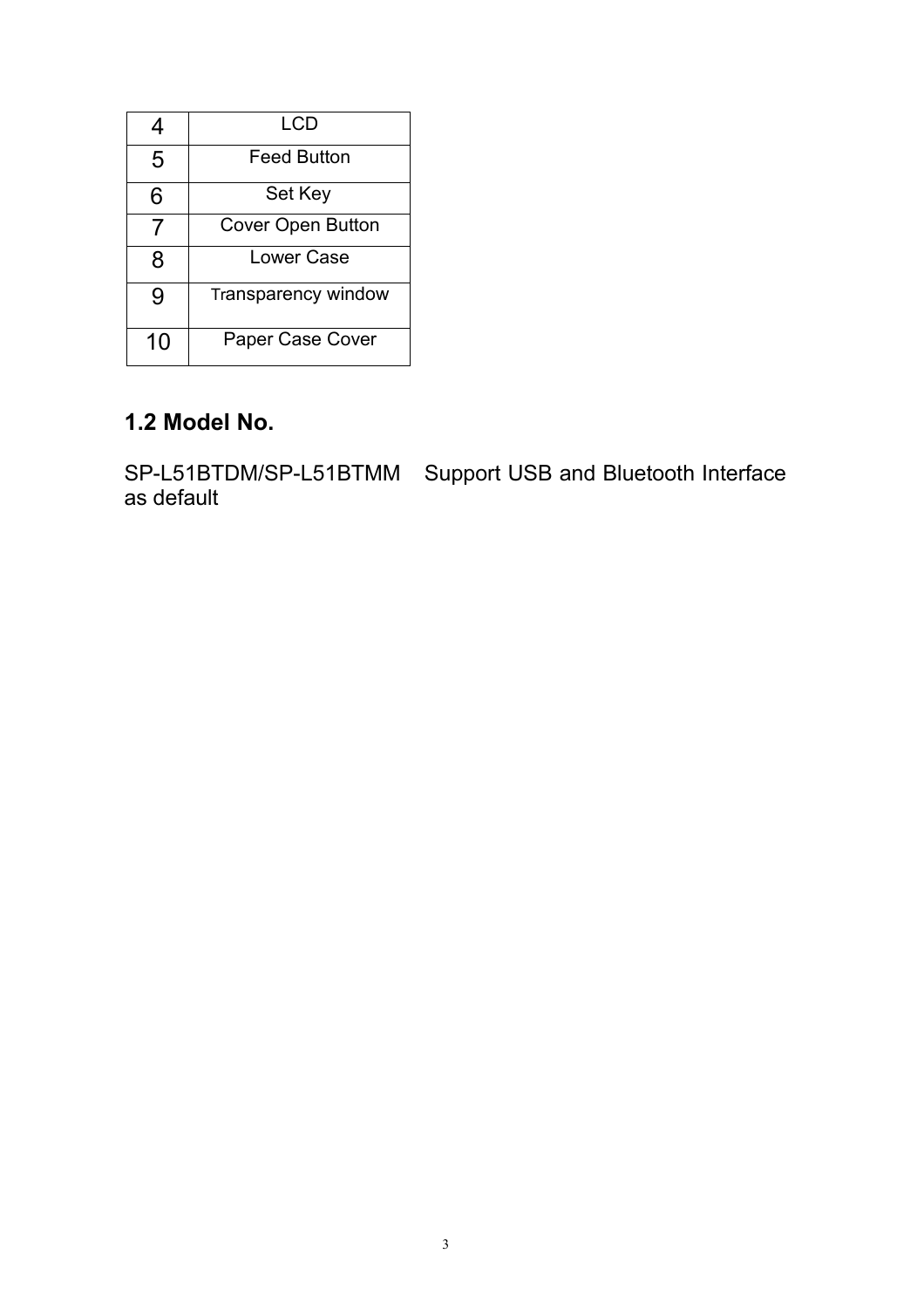# <span id="page-5-0"></span>**Chapter 2 Characteristic Specification**

# <span id="page-5-1"></span>**2.1 Printing Specification**

• Printing Method: Thermal line

● Paper Width:111.5mm±0.5mm, 104mm±0.5mm, 79.5mm±0.5mm, 57.5±0.5mm, 44±0.5mm

- Effective Printing Width: 104mm, 100mm, 72mm, 48mm, 37.5mm;
- Resolution: 8dots/mm (203dpi)
- Printing Speed: 80mm/s (thermal paper); 50mm/s (label paper)
- Paper Thickness: 0.06-0.08mm(thermal paper), 0.06-0.15mm (label)
- Printable Content:

Character set: GB18030(Chinese) BIG5(traditional Chinese), GB12345(traditional Chinese), ShiftJIS(Japanese), ASCII, Custom Charest, figure

Barcode:1D:UPCA,UPCE,EAN13,EAN8,CODE39,ITF25,CODABAR CODE93,CODE128

2D: PDF417,QR CODE,DATA Matrix

# <span id="page-5-2"></span>**2.2 Physical Parameters**

- Dimension (W×L×H): 115 (L)X147 (W)X53.5(H)mm
- Physical Weight: 500g (excluding roll paper)
- $\bullet$  Paper Width: 112mm, 100mm, 80mm, 58mm and 44mm
- Paper Roll Diameter: Max 40.0mm
- Interface: USB, Bluetooth
- Printing Head Life: 50km

# <span id="page-5-3"></span>**2.3 Environment Parameters**

- Operating Temp: 0℃~50℃
- Operating Humidity: 10%~80%
- Storage Temp:-20℃~60℃
- Storage Humidity: 10%~90%

# <span id="page-5-4"></span>**2.4 Other Specification**

• Paper Loading Method: drop-in easy paper loading (please refer to details in 3.1.2 Paper Roll Installation).

- ●Tear paper: manual
- Black Mark Location: available(details please see 4.2 pre-printed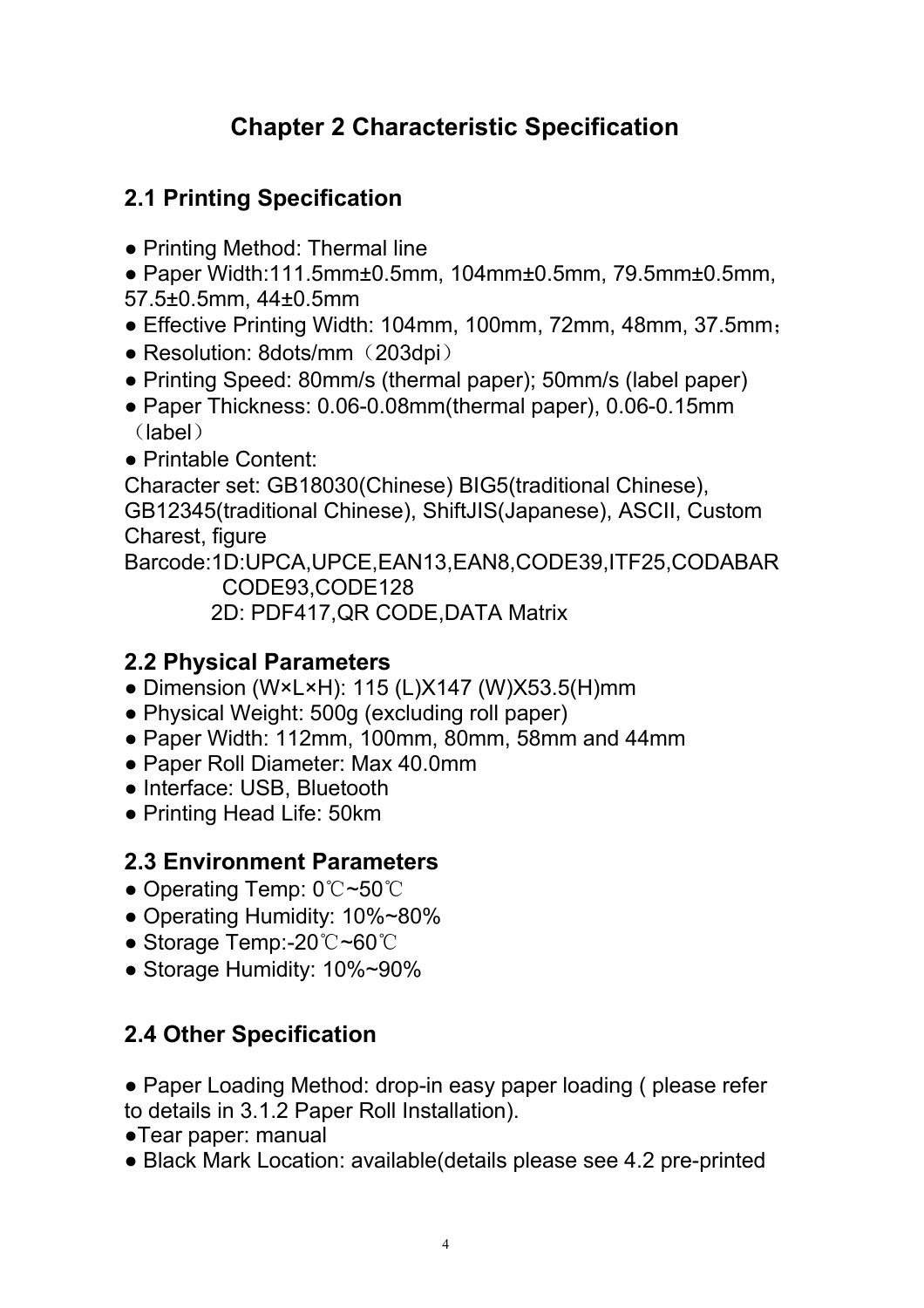black mark manual).

● Printing Control Command: ESC/POS compatible command set/CPCL command set

(Refer to<L51 Printer Command Program Manual >).

• Power Supply: 7.4VDC/2300mAh rechargeable polymer lithium battery.

• Power Alarm: when the battery is low, the battery indicator on LCD blinks

• Battery Charging: quick charging, it will be charged full about 4 hours;

• Auto Sleep: printer will auto sleep when it have not received printing data or key operation in 5 seconds, press FEED button/MODE button/Power switch or printer receive any printing data in auto-sleep period will wake up the printer.

● Battery Duration: under25% printing density, at least 200 meters, the standby time is over 7 days. (These parameters are just for reference; long term usage will cause the capacity decline, and cannot ensure the time of printing.)

# <span id="page-6-0"></span>**Chapter 3 Operation Method**

# <span id="page-6-1"></span>**3.1 Using Preparation**

### <span id="page-6-2"></span>**3.1.1 Battery Installation**

1. Put the battery into the battery slot from the side with pins and press the other side into case. (as below Pic.)



### <span id="page-6-3"></span>**3.1.2 Paper Roll Installation**

- 1. Press the cover open button. (Pic.1)
- 2. Push the auto paper roll installation from the middle to the two ends (Pic2), put a new paper roll into the installation, and please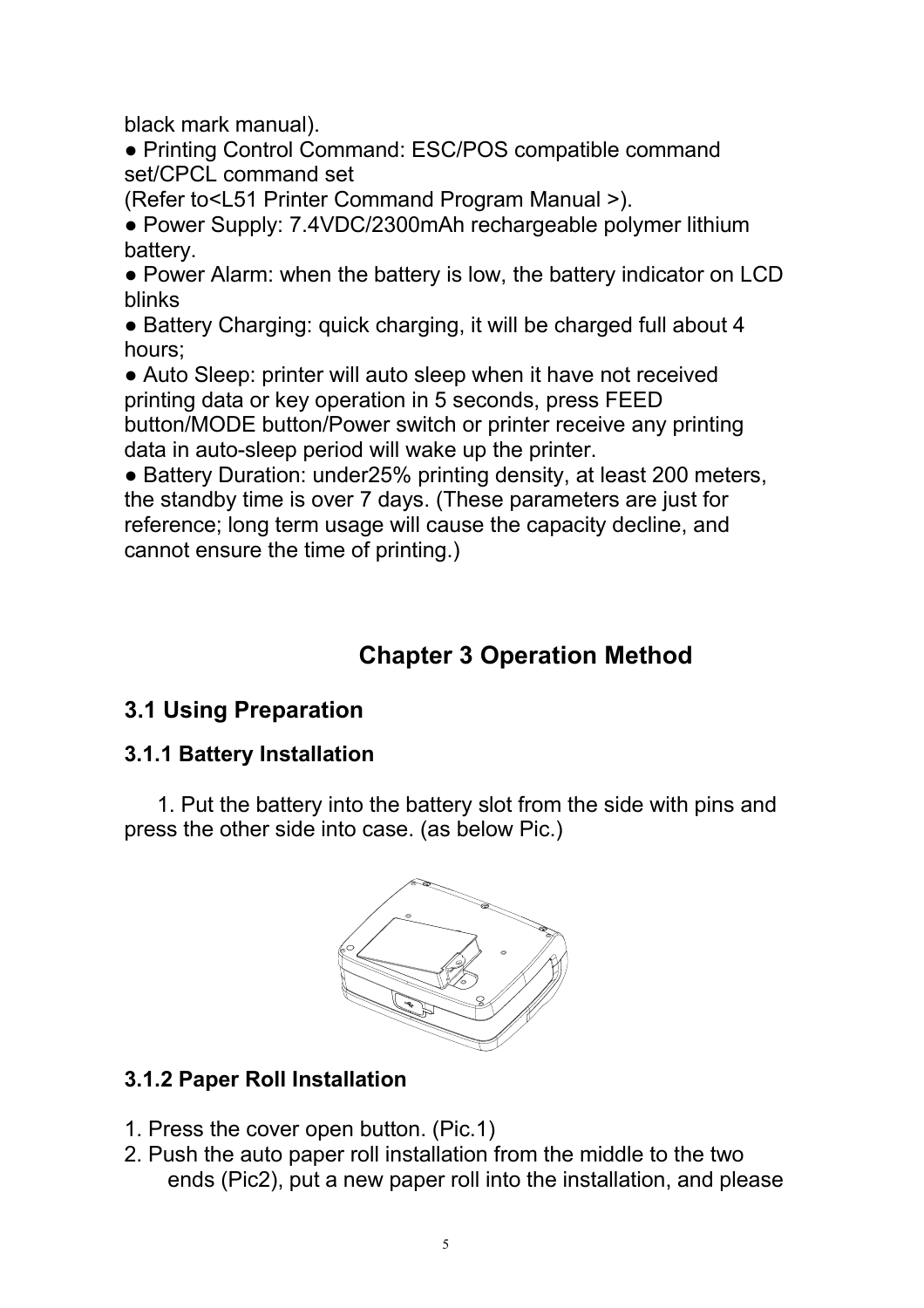mind the direction of the paper roll. (Pic.3&Pic4)

- 3. Pull out a part of paper and put the end of the paper in the middle of the paper out orifice.
- 4. Shut down paper case cover and cut off the redundant paper
- 5. Repeat Step 3~4.





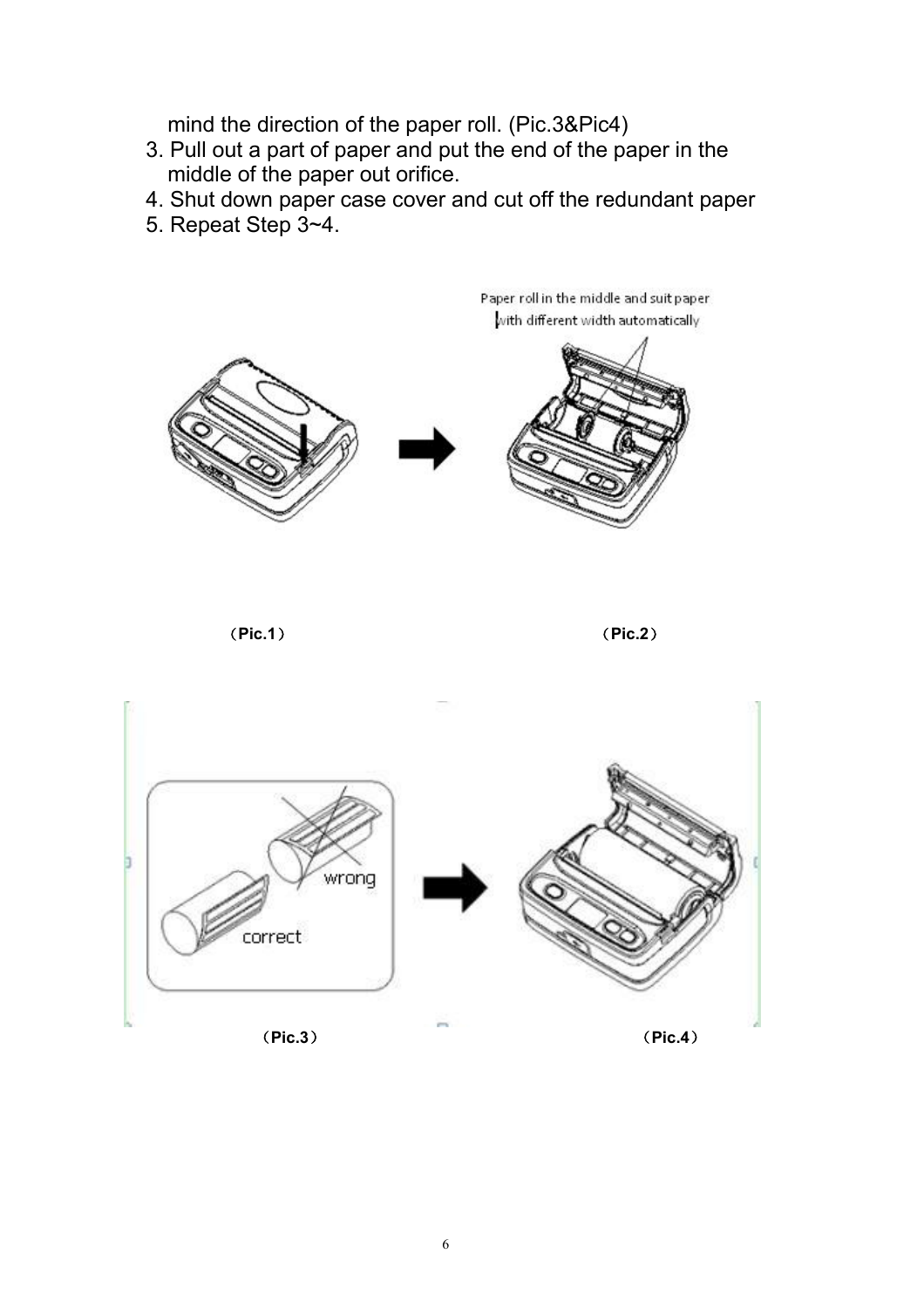### <span id="page-8-0"></span>**3.1.3 Others**

- Open and close the door slowly with both hands.
- Abnormal operation: Paper blocking is not allowed at the outlet.
- Placement direction: Hand-held flat printing when printing, to ensure the stability of the paper roll as far as possible.

## <span id="page-8-1"></span>**3.2 Basic function usage**

Paper Type: Thermal paper, Black mark paper and Label paper.

Standard Mode: Standard 112mm mode,Standard 110mm mode, Standard 80mm mode, Standard 58mm mode, Standard 44mm mode. Use standard label paper as default under Standard mode. Set the Paper type and print mode by Setting Tool.

## <span id="page-8-2"></span>**3.2.1 Switch On**

Press【POWER】button then you will hear 'one low one high 'prompt tone. The LCD shows "Loading...", then the printer turns into work mode when loosen the【POWER】button. The LCD shows printer parameter.

# <span id="page-8-3"></span>**3.2.2 Switch Off**

Under status of switch on, the printer will send out the prompt tone of 'one high one low ' after pressed the【POWER】button, the LCD turns off, then loosen the【POWER】 button, the printer is off.

# <span id="page-8-4"></span>**3.2.3 Self-Test**

After receiving the printer, user can check its current setting and status at anytime. Self-test method is as below: Power off, then hold down the 【FEED】 button and press the power button at the same time. Then loosen the【FEED】button and Power button when you hear 'one low one high 'prompt tone and LCD shows "Loading...", the current setting and status will be printed out.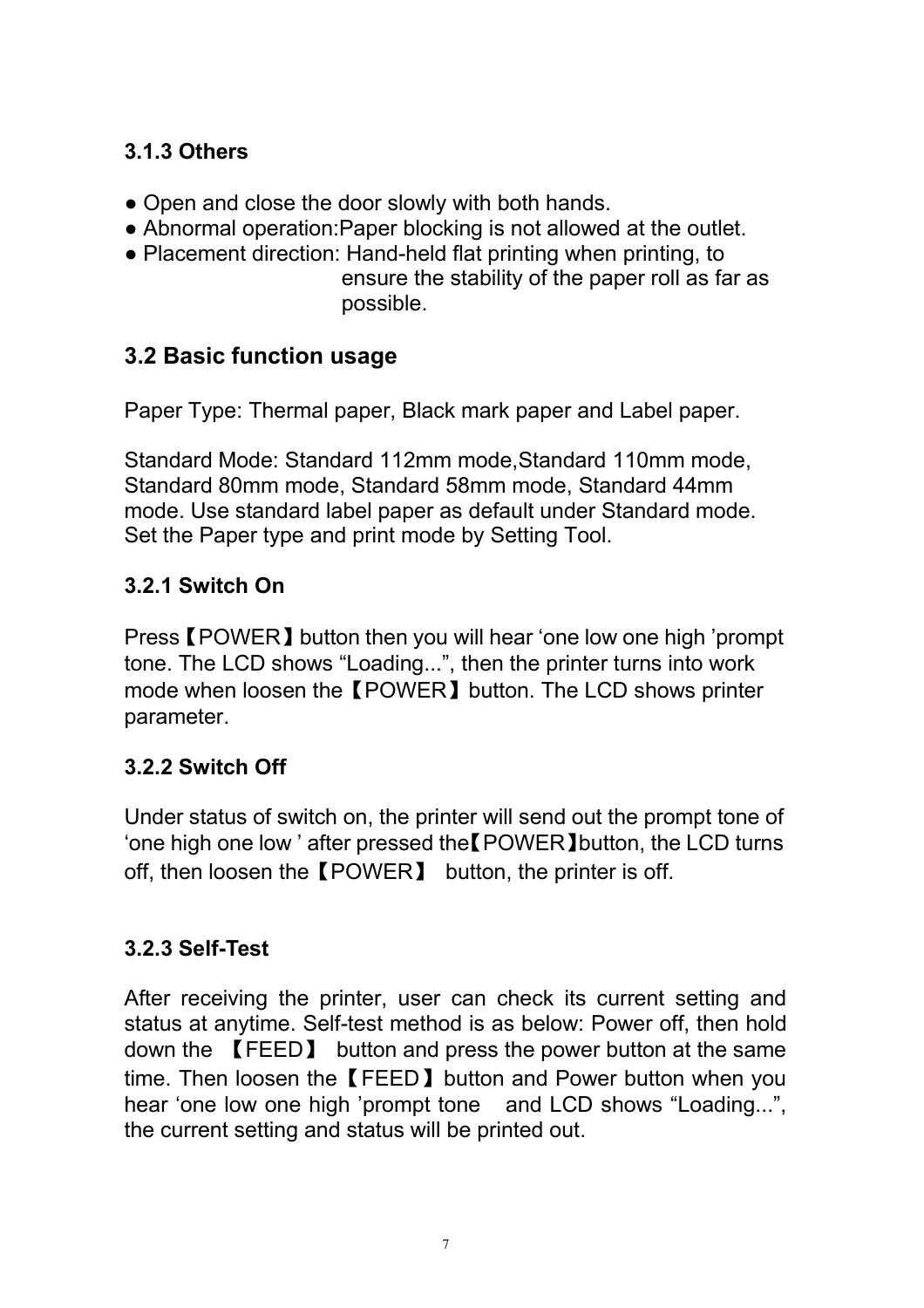#### <span id="page-9-0"></span>**3.2.4 Paper Feeding (Manual Feeding)**

Under the normal work status and using the thermal receipt paper, press【 FEED】 button, the paper feeding begins, and stop when loosen 【FEED】 button. When the printer uses black mark paper and label paper, press【FEED】button, the printer begins to feed paper and stops over the position of black mark or label spacing. If the paper is not the black mark or label paper, the printer stops automatically after feeds paper for 30cm. And also alarm the error if under label paper mode.

#### <span id="page-9-1"></span>**3.2.5 Hexadecimal Printing**

The function of hexadecimal printing is to print the information received from host machine by hexadecimal numbers and corresponding characters. It will be convenient to debug application. Into hexadecimal printing: Power off, hold down the【MODE】button and press the power button at the same time. Then loosen the power button and press the【FEED】button when you hear 'one low one high' prompt tone of power on and LCD shows "Loading...". After that you may loosen the 【MODE】button and 【FEED】 button. The printer turns into the hexadecimal printing mode and print the presentation.

Quit hexadecimal printing :The way to quit hexadecimal printing mode is switch off the printer or press the 【FEED】 button for three times and to enter the normal working mode. The printer will also print the presentation which shows that the printer have quit hexadecimal printing mode.

#### <span id="page-9-2"></span>**3.2.6 Printer Parameters Setting**

Set simple printing parameters according button operation. There are two methods of entering into parameter setting mode, which can set different parameters.

A. Under the state of power off, hold down the 【MODE】button then press the 【POWER】. Then loosen the 【POWER】 button and 【MODE】button orderly when you hear 'one low one high prompt tone and LCD shows "Loading...". The printer turns into the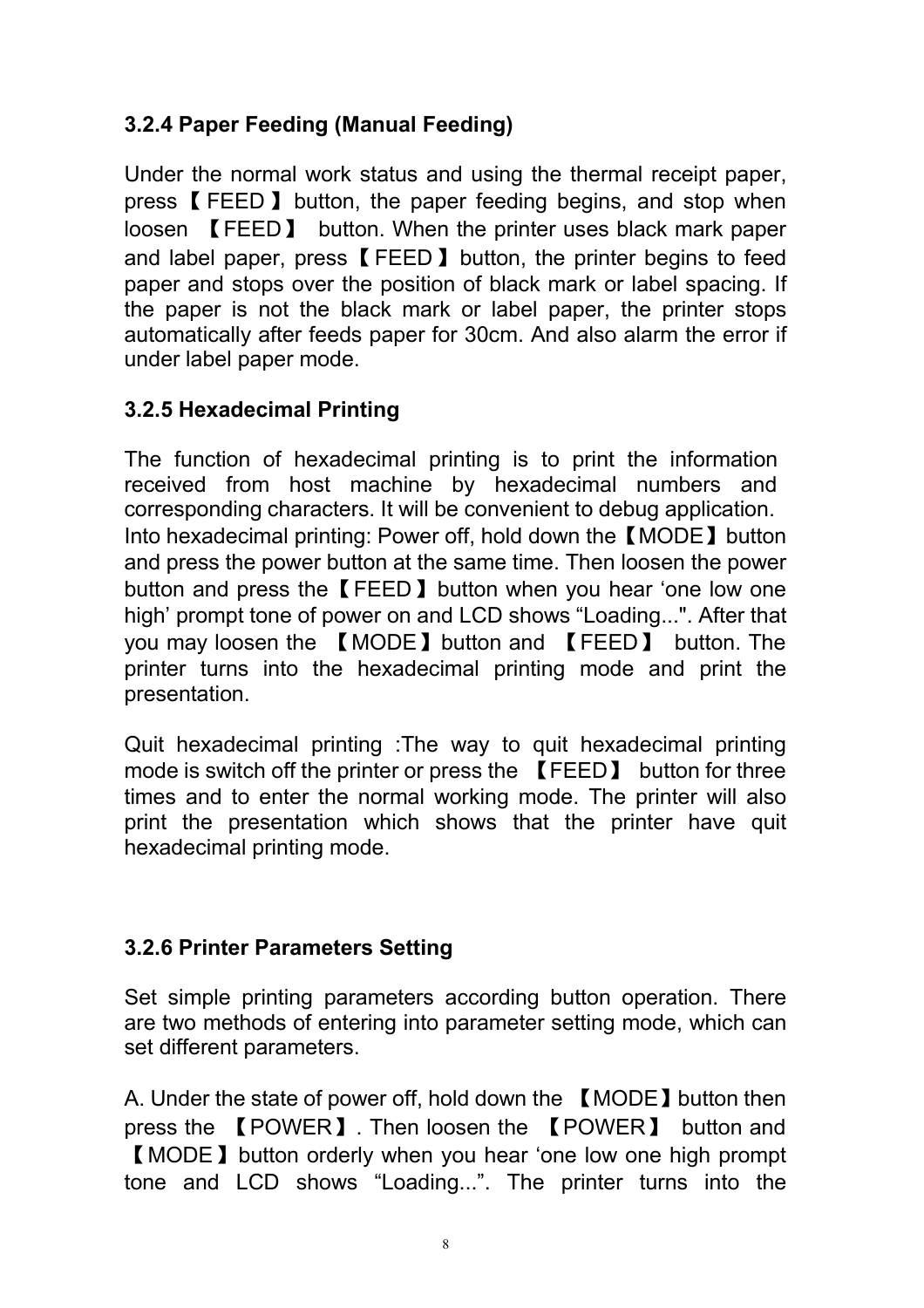parameters setting mode. Press the 【FEED】 button or 【MODE】 button, LCD shows the first item which can be set parameters and the current numerical value. (Refer to Appendix A.)

Quitting parameter setting:hold down the 【MODE】button, press the 【FEED】buttons, then loosen【MODE】button and【FEED】button. Saving the set parameter and exiting the parameter setting mode. The setting parameters won't be saved if you directly press the 【POWER】 button to turn off the printer.

B. Under the state of standby power, press the【MODE】button to enter the parameter setting mode. Use the 【MODE】button and 【FEED】button in combination.Press the【MODE】button to select the setting parameter item, and use the【FEED】button to select the sub-menu of parameter item.(Refer to Appendix B.)

Wait for 5 seconds to save parameters value and quit the setting mode automatically.

## <span id="page-10-0"></span>**3.2.7 Battery Charging**

The battery will run out after a period of usage. When it nearly runs out, printer will give a alarm through the battery indicator flashing on LCD, at this time, user needs to charge up the battery The charging method is as following: connecting the adapter to the power socket with 220V, 50HZ, then plug the power charging plug to the power socket of the printer, so the power charging begins. During the course of power charging, the charging indicator  $\blacksquare$  CHARGE  $\blacksquare$ goes red, and【CHARGE】turns to green when the charging is full. Please don't use printer when it's charging.

### <span id="page-10-1"></span>**3.2.8 Set Into Upgrading Mode**

In the status of power off, press the 【MODE】 button and【FEED】 button, then press the Power button, hear 'one low one high 'prompt tone, loose all the button immediately, then the printer enters upgrading mode, the LCD shows upgrading mode.

Please note that only USB interface can support online procedure upgrading.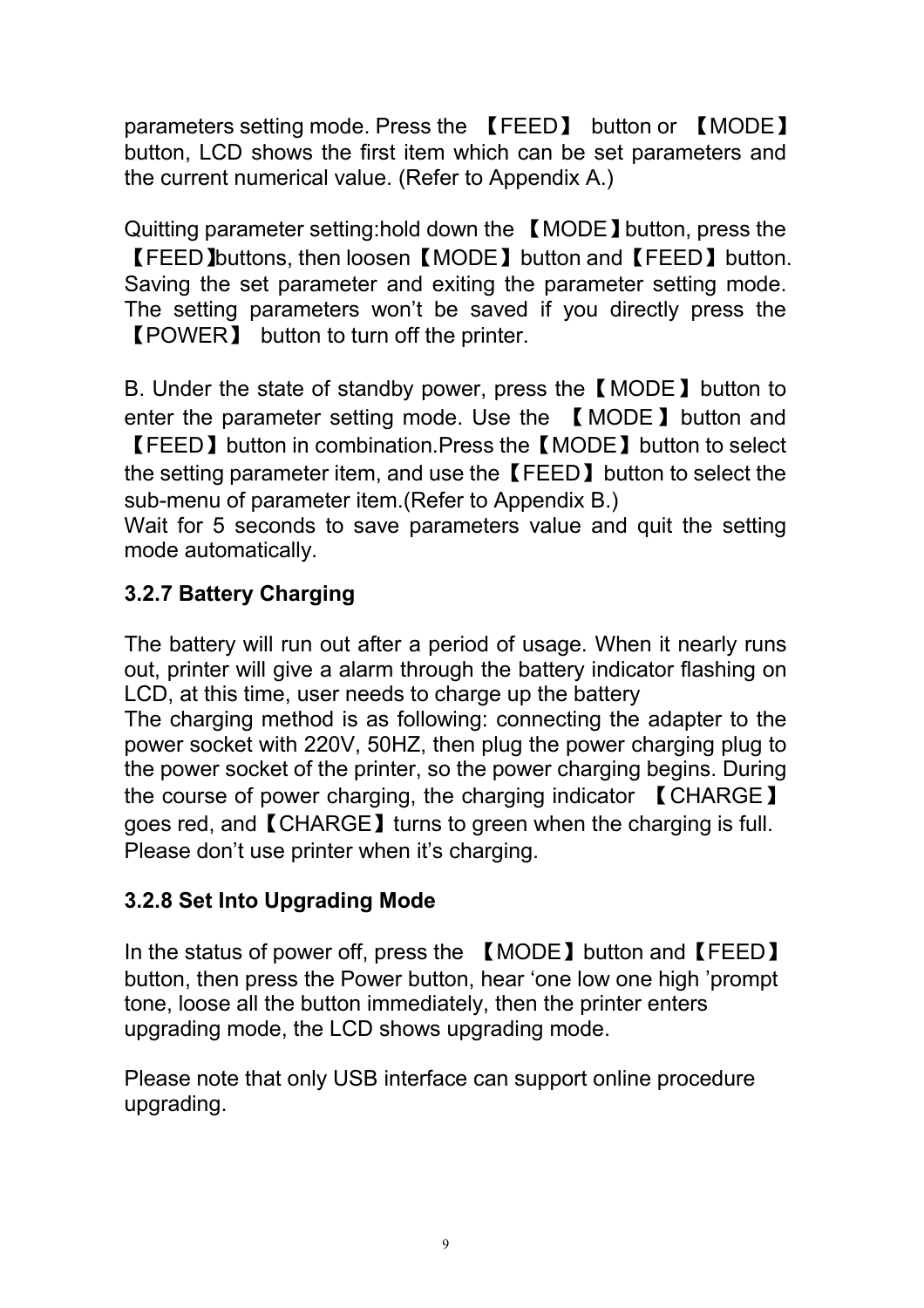# <span id="page-11-0"></span>**3.3 Printer Parameters Setting**

Users can set more parameters by using the specified 〈 SP-L51 Setting Tools 〉 software through computer. The setting includes: language、font、printing density、default code page、Bluetooth device name and password, printing mode etc. About the setting method please refer to the <SP-L51 Setting Tools Software Help>, offered with the software together.

# <span id="page-11-1"></span>**3.4 Printer Interface Connection and Printing**

#### <span id="page-11-2"></span>**3.4.1 USB Connection**

The standard accessories of SP-L51 printer includes Mini USB cable which connects printer and main device. The USB type belongs to



the slave device type. Pins description of Mini-USB as below:

| Pin | <b>Function</b> | <b>Notes</b> |
|-----|-----------------|--------------|
|     | V Bus           | Power +5V    |
| 2   | Data-           | Data-        |
| 3   | Data+           | Data-        |
| 4   |                 | <b>Blank</b> |
| 5   | GND             | Ground       |

USB Socket and Pin Definition

#### <span id="page-11-3"></span>**3.4.2 Bluetooth Connection**

Hand-held device, laptop and other information terminal devices with Bluetooth can drive SP-L51 to print by the Bluetooth interface. SP-L51 portable printer is compatible with Bluetooth2.0 standard. Power class is CLASS 2, effective communication distance is 10meters. The Bluetooth of the printer belongs to the slave device. The initial name of the printer is L51 BT Printer, the initial password is '1234'; users can change the printer name and password by using<SP-L51 Setting Tools> software. Please see the details in help file of <SP-L51 Setting Tools>.

Before working, SP-L51 Portable Thermal Printer needs to be paired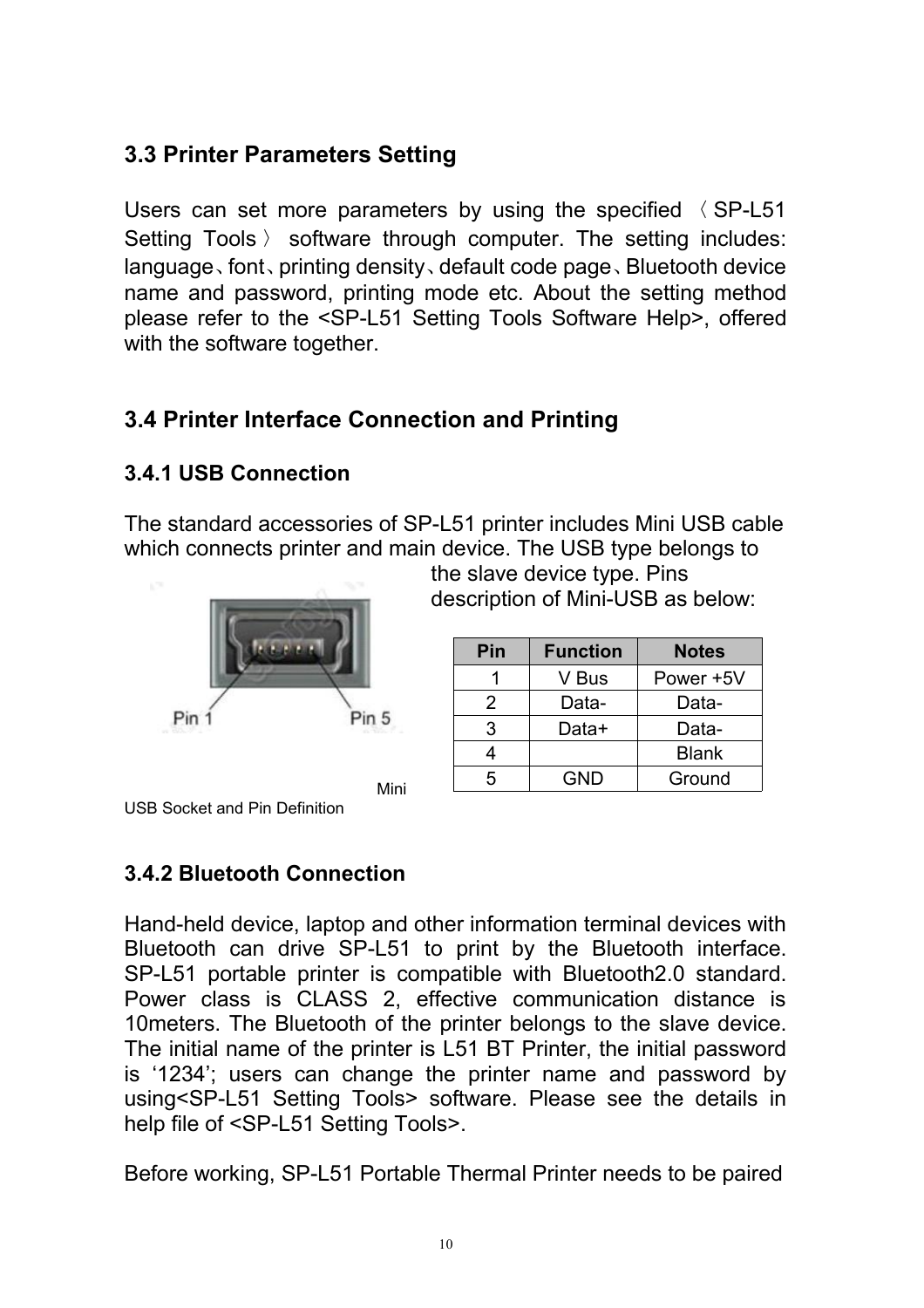with primary device. Pairing begins from the host device. Usual pairing course is as below:

- 1. Power on printer;
- 2. Host device searches for the outer Bluetooth device;
- 3. If there are other Bluetooth devices, please select L51 Printer;
- 4. Enter the password '1234';
- 5. Pairing finished.

Please see details in primary device Bluetooth function instruction for reference.

#### **Illustration:**

The Bluetooth of SP-L51 divided into dual mode Bluetooth and one-to-many Bluetooth. Dual mode Bluetooth supports one Android device and one IOS device, only one device can connect with the printer at the same timer. One-to-many Bluetooth supports six Android devices and one IOS device connect printer simultaneously.

#### **Notice:**

1, When pairing, please make SP-L51 printer switch on.

2. Once the Bluetooth of SP-L51 has paired with the host Bluetooth device successfully, it can't be paired with other Bluetooth device until it unconnected with the host device.

3. Bluetooth Icon on printer LCD shows the connection status after paired successfully.

#### <span id="page-12-0"></span>**3.5 Buzzer**

There is also a buzzer to indicate various status of the printer. The meanings are as below:

One low one high: power on;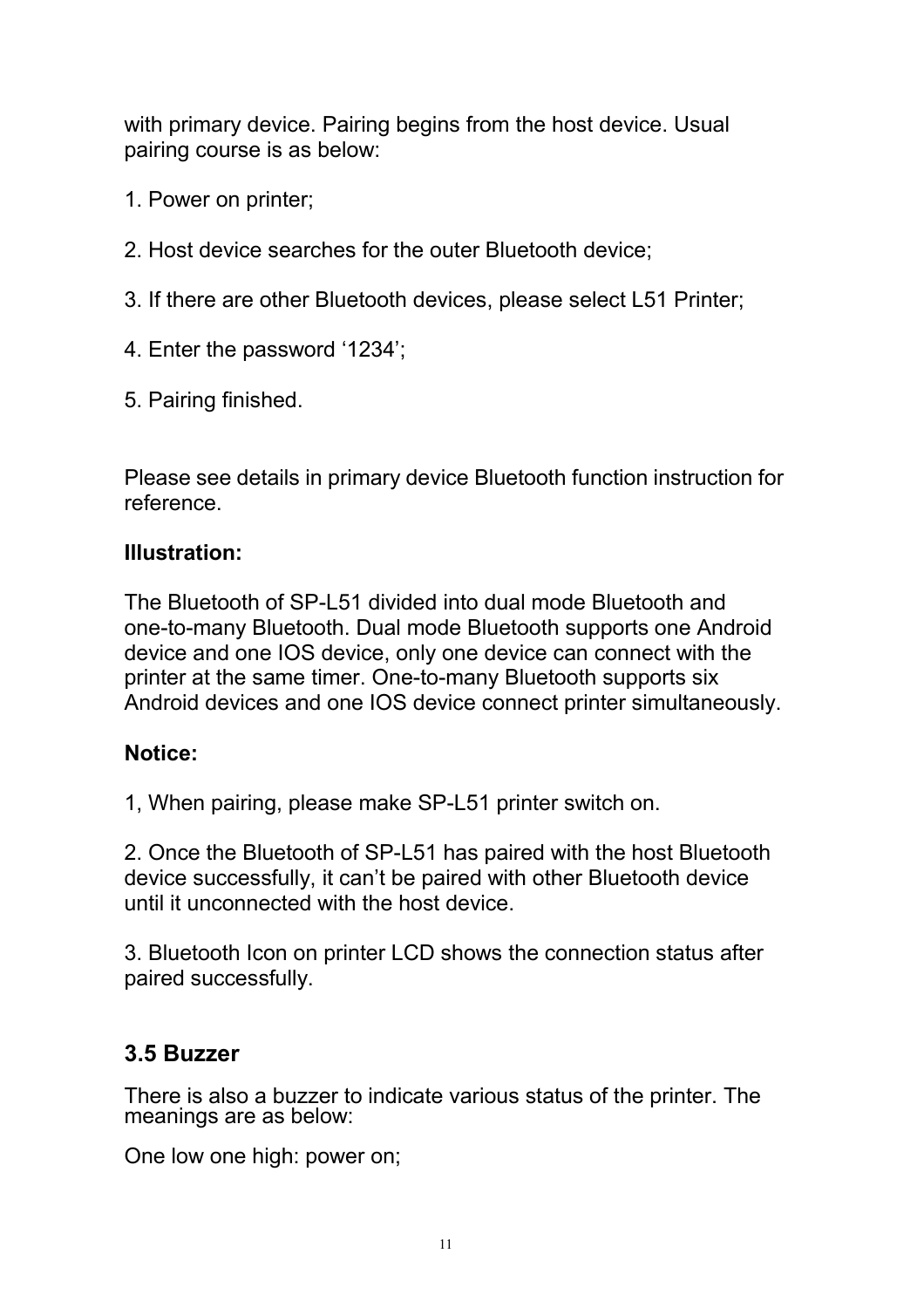One high one low: power off;

Circulation continuous two lows: printer at error status

# <span id="page-13-0"></span>**3.6 LCD indication**

Turn on the printer, the LCD shows "Loading...", and shows the relevant information after printer initialization. If printer didn't receive any data or connect with any device

within 5seconds, the display will turn off showing automatically. But it'll show again

until printer receive data or connect with device.

1. Standard mode:



 $\Omega$  When the icon is  $\mathbf{\mathfrak{B}}$ , it means there's no Bluetooth connection; When the icon is  $\mathbf{\mathfrak{D}}$  , it means the Bluetooth is on connecting state. ② It shows the different paper type, 112mm, 100mm, 80mm, 58mm and 44mm.

③ The current capacity level of printer battery icon. The different icons  $\text{unorm}$  shows the current battery level. When it comes to low battery level, it'll become to show this icon  $\Box$  with flickering

④ Text indication display. Printer current state is showed by text.

It shows USB mode when the printer have not connected with external device.

It shows USB connected when the printer connect with main device via USB.

It shows USB communicating when the printer received data via USB connection.

It shows Bluetooth connected when the printer connect with main device via Bluetooth and open the corresponding port.

It shows USB and Bluetooth connected when the printer connect with main device via both Bluetooth and USB.

It shows Bluetooth communicating when the printer received data via Bluetooth connection.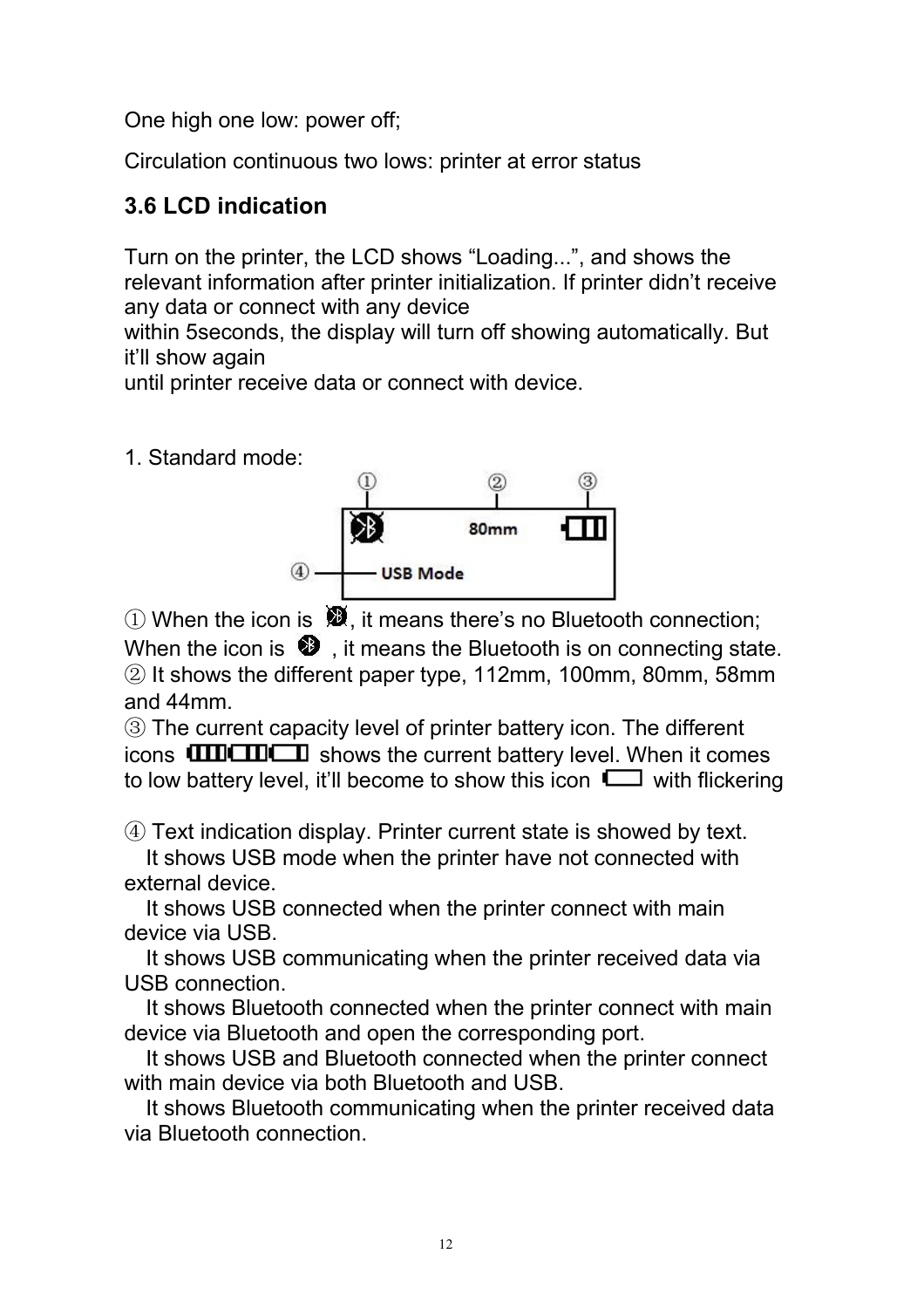# <span id="page-14-0"></span>**Chapter 4 Other Information**

### <span id="page-14-1"></span>**4.1 Command Programming Manual**

<SP-L51 Technical Manual> is a technical manual for engineer to develop printer utility, and users can claim our company for it.

## <span id="page-14-2"></span>**4.2 Description of pre-printed Black Mark**

If user use pre-printed black mark to locate the receipt, please be sure to abide by the following pre-printed black mark regulation when print the black mark paper. Otherwise, it will cause that the printer cannot identify the black mark.

The black mark pre-print regulations are as below:



Printing Position: As the picture above, the black mark should printed on the middle right edge of the printed surface (both sides of the paper is available).

Width range: width≥7mm Height range: 4mm≤height≤6mm Reflectivity of infrared ray : <10% (infrared ray reflectivity of other parts of the black mark paper is>65%)

**HPS**: It is the distance between edges of black mark and loading position.

4.5mm≤Hps≤6.5mm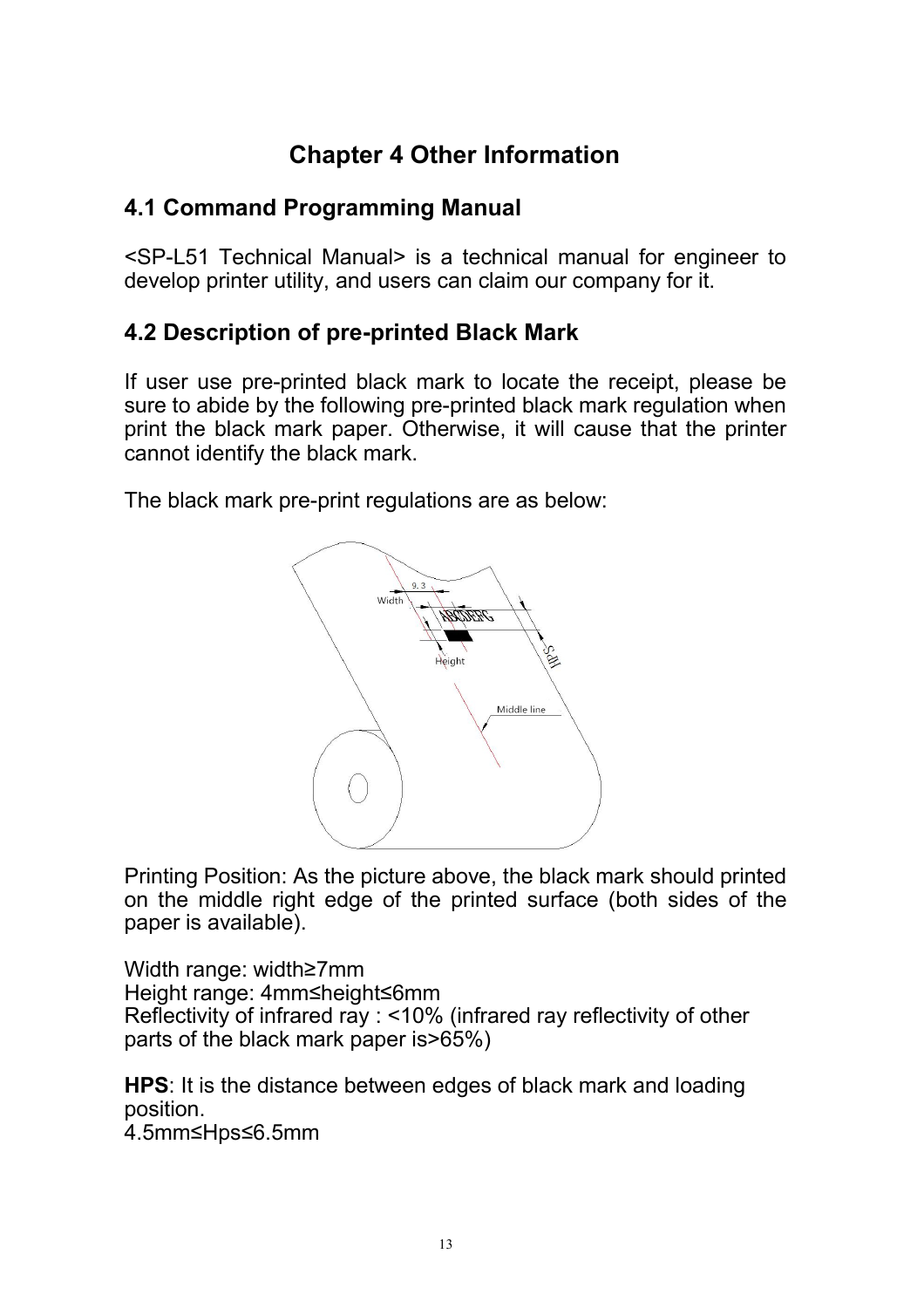# <span id="page-15-0"></span>**Appendix A**

Setting introduction: Press【MODE】button to choose setting,when press it once , the set become the next one and it will print the present set value; use【FEED】button to set the set value, when press it once , the set become the next one and it will print the present set value.

After setting, press【MODE】and【FEED】button together, it'll save the current value, and printer enters into normal operation state. Otherwise it won't save the value.



Language setting



Font Setting:

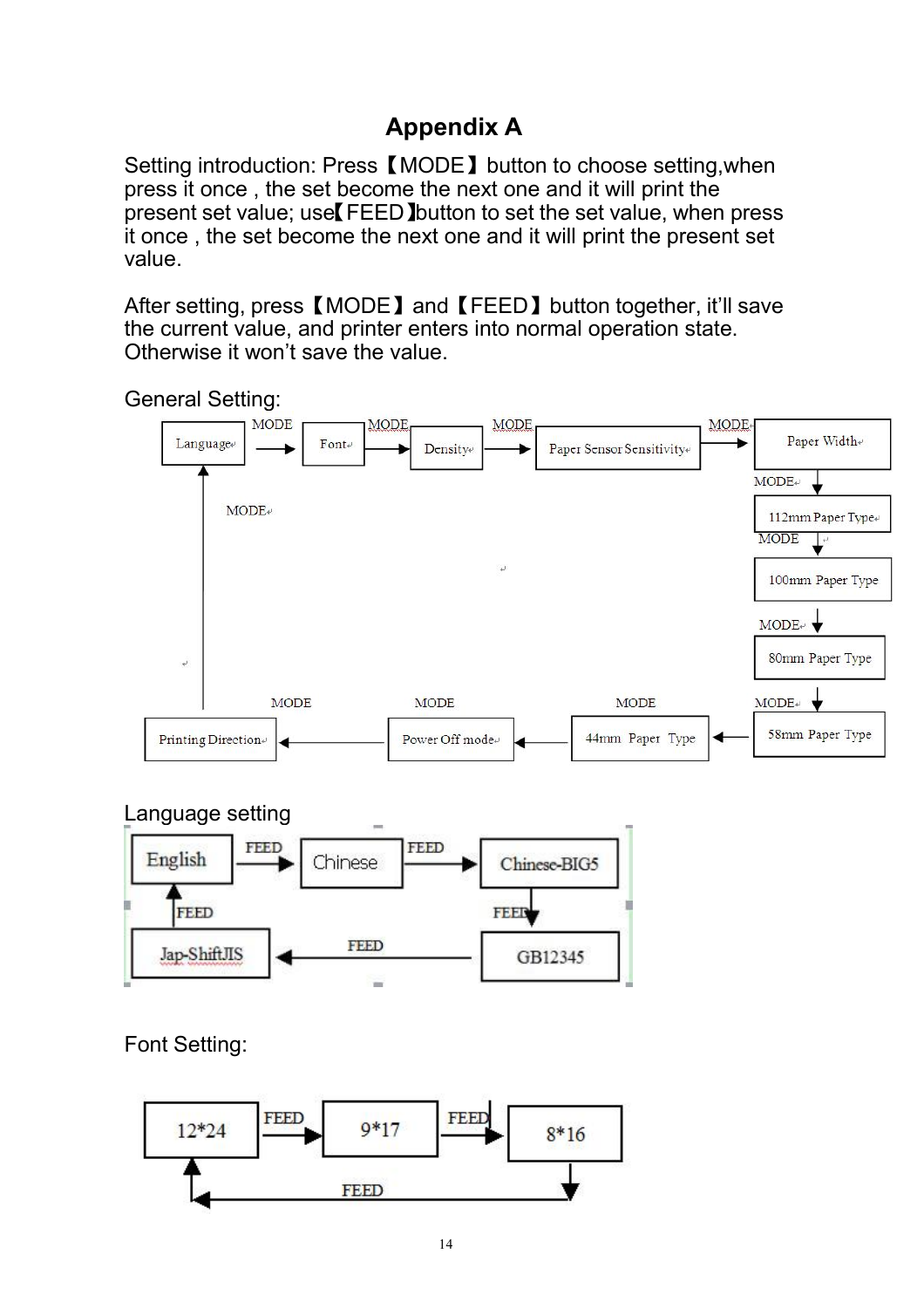Paper sensor sensitivity setting:



# 44mm Paper Type Setting:



112mm/100mm/80mm/58mm Paper type Setting





Power off Setting:



Printing Direction Setting:

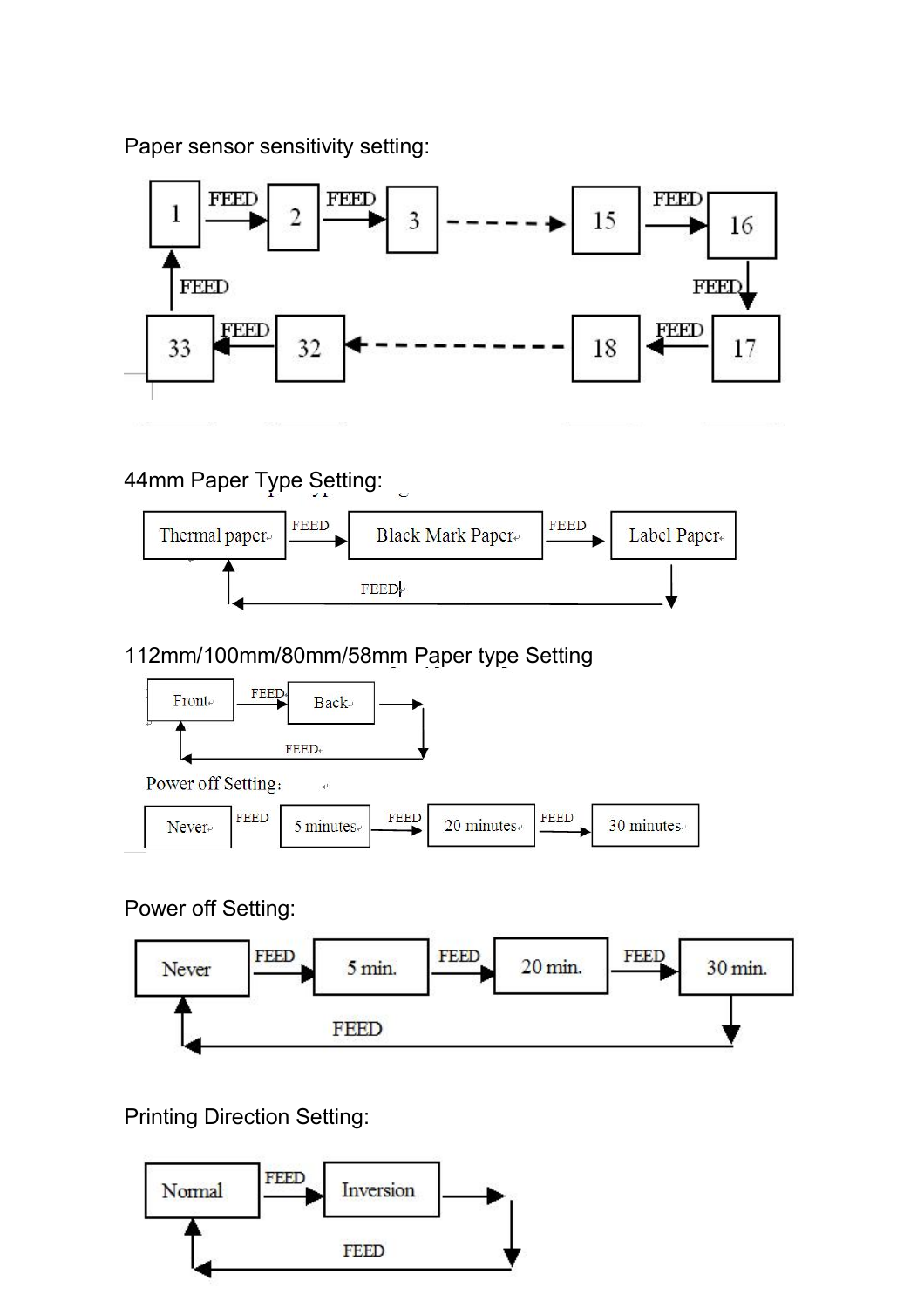# <span id="page-17-0"></span>**Appendix B**

Setting introduction:Press【MODE】button to choose setting, when press it once, the set become the next one and it will shows the present set value; use【FEED】button to set the set value, when press it once , the set become the next one and it will print the present set value.

After setting, it'll quit the Setting mode automatically and save the current value after 5 seconds.

General Setting:



Language Setting:



Density Setting: